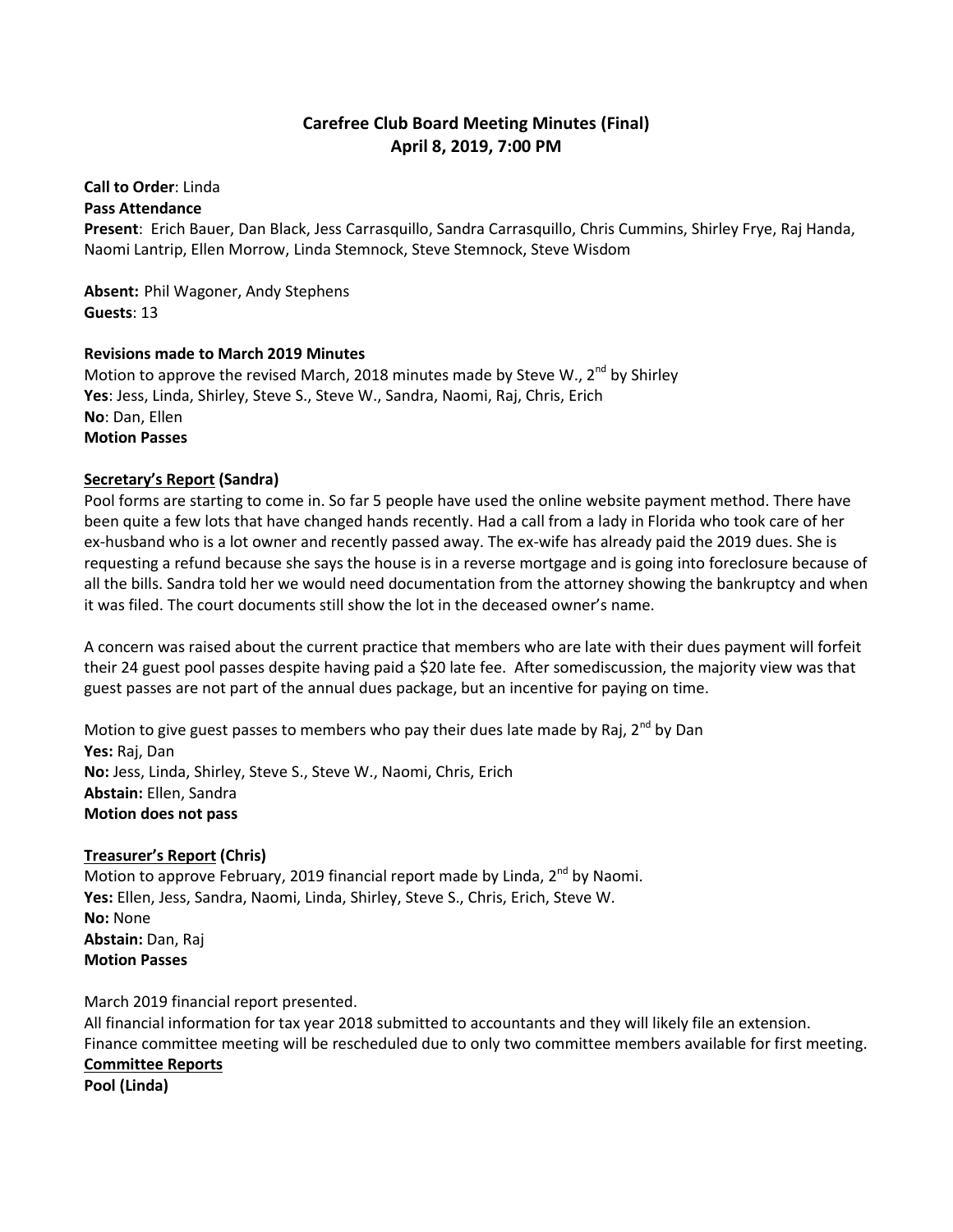Started opening the pools for the season. Process of hiring lifeguards almost complete. Last fall the pool committee discussed repairs/replacements needed for 2019: baby pool features pump, pool cleaner, diving board and stand. Best price for pump (\$3,830), pool cleaner (\$4,400), diving board and stand both need to be replaced. Concrete setup with concrete base no longer available, so concrete base needs to be removed. Cost for replacement is \$15,800.

Motion made by Linda,  $2^{nd}$  by Erich to approve \$3,830 from reserves for baby pool pump. **Yes:** Ellen, Jess, Sandra, Naomi, Linda, Shirley, Steve S., Chris, Erich, Steve W. **No:** Dan **Abstain:** Raj **Motion Passes**

Motion made by Linda,  $2^{nd}$  by Jess to approve \$4,400 from reserves for pool cleaner. **Yes:** Ellen, Jess, Sandra, Naomi, Linda, Shirley, Steve S., Chris, Erich, Steve W. **No:** Dan **Abstain:** Raj **Motion Passes**

Motion made by Linda, 2<sup>nd</sup> by Chris to approve \$15,800 from reserves for diving board and stand. **Yes:** Jess, Sandra, Naomi, Linda, Shirley, Steve S., Chris, Erich, Steve W. **No:** Dan, Ellen, Raj **Motion passes**

# **Grounds (Jess)**

- Kapps Green Lawn applied their spring application of weed control
- DeBaun mulched around trees, flower gardens and did a spring clean-up.
- We emptied the trash containers on the tennis and basketball courts, and moved some donated firewood so that the area was clean and organized.
- We checked on the surface sealer paint for the west basketball court and the suppliers don't have their shipment in yet. They don't recommend applying to the surface until the middle of May due to the temperature fluctuations.
- We installed the tennis court nets so that folks can start playing tennis again this spring

## **Newsletter (Ellen)**

- Please submit any content for the 2nd Quarter newsletter to Ellen by May 1.
- 2<sup>nd</sup> Quarter newsletter scheduled to go out by May 15.

#### **Activities (Linda)**

 The Activities Committee met to discuss results of the activities survey that was sent to the membership. Thanks again Erich. We are working on getting more information for a few new activities and will update the board next month. Easter egg hunt is 4/20 at 1PM rain or shine. Thanks to Shirley and Terri Wagoner for hosting the event that day, and to the Activities committee for stuffing all the eggs. Will be sending updates for the club calendar to Phil.

## **Web (Erich)**

Minutes and 2018 financial reports posted to the website.